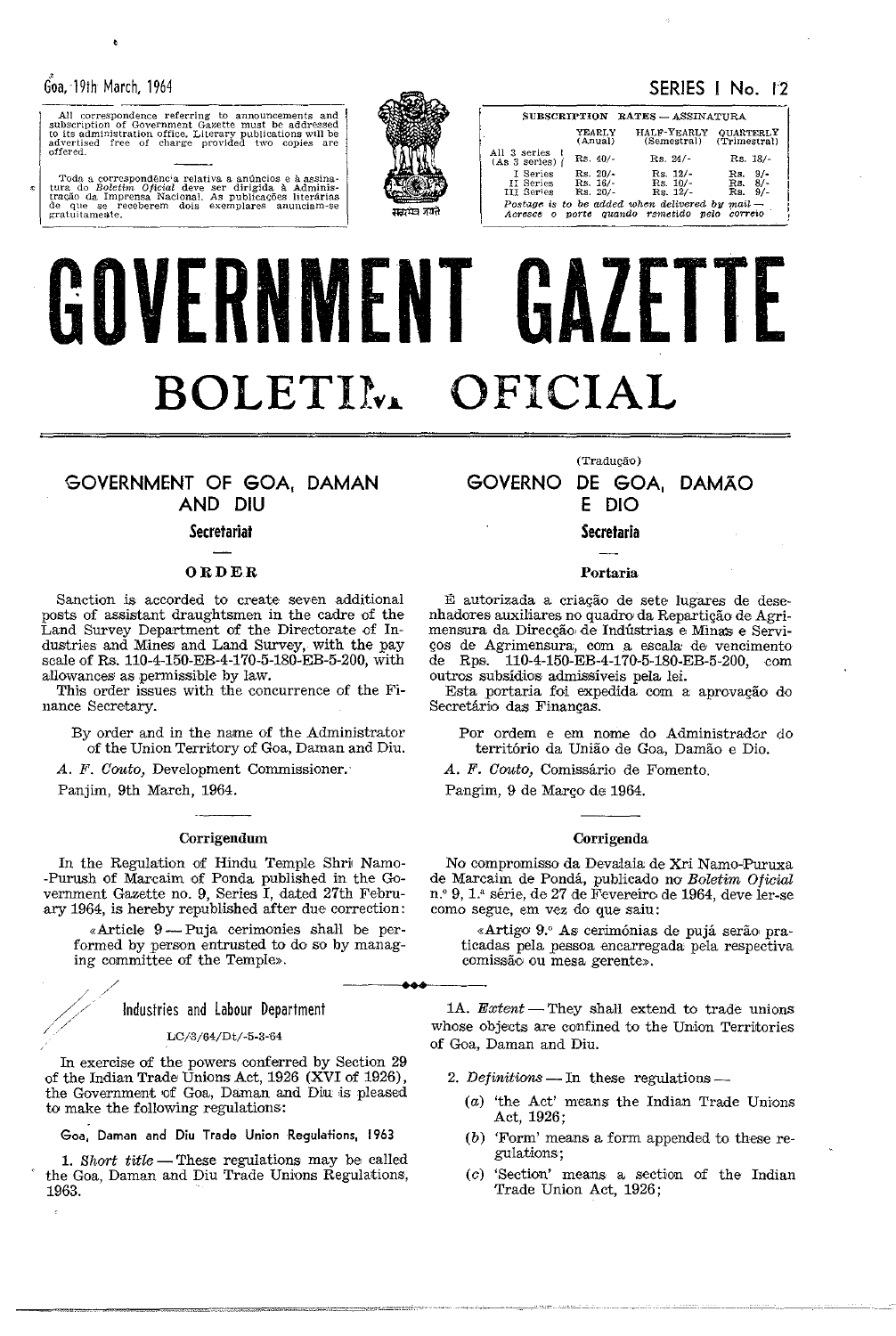$(d)$  All other words and expressions used herein and not defined shall have the meaning respectively assigned to them under the Act.

3. Form of application for registration - Every application for registration of a Trade Union shall be made in Form A.

4. Evidence to prove authority to make applica $tion$  - Upon an application for the registration of a Trade Union, the Registrar may require from the applicants such evidence as may seem to him necessary to show that the applicants have been duly authorised to make the application on behalf of the Trade Union.

5. Form of register - The register of Trade Unions referred to in section 8 shall be maintained in Form B.

6. Form of  $\text{certificance}$  - The certificate of registration issued by the Registrar under section 9 shall be in Form C.

7. Fee for registration - The fee payable on registration of a Trade Union shall be as follows:

Rs.  $5/-$  for a Trade Union with a membership of 1,000 or over.

Rs. 2/- for a Trade Union with a membership of less than 1,000.

*8.* Withdrawal or cancellation of certificate of registration.

 $(1)$  Form of application for withdrawal or can $cellation$  - Every application by a Trade Union for withdrawal or cancellation of its certificate of registration shall be sent to the Registrar in Form D.

(2) Verification of application-The Registrar on receiving an application for withdrawal or cancellation of registration shall, before granting the application, verify that the application was approved, in a general meeting of the Trade Umon, or if it was not so approved, that it has the approval of a majority of the members of the Trade Union. For this purpose the Registrar may call for such further particulars as he may deem necessary and may examine any officer of the Union.

9. Appeals - Any appeal made under sub-section (1) of section 11 shall be filed within ninety days of the date on which the Registrar passed the order against which the appeal is made.

10. Change of address of Head Office of a Trade Union - Notice of any change in the address of the head office of a Trade Union shall be: given to' the Registrar in Form G.

11. Alteration of rules  $-$  (1) On receiving a copy of any alteration made in the rules of a Trade Union under sub-section  $(3)$  of section 28, the Registrar shall, unless he has reason to believe that the alteration has not been made in the manner provided by the rules of the Trade Union or unless the alteration is not in accordance with the provisions of the Act, register the alteration in a register to be malntained for this purpose and shall notify the fact that he has done so to the Secretary of the Trade Union.

(2) The fee payable for registration of alterations of rules shall be Rs. 1/- fOT each set or alterations made simultaneously.

12. *Change of name*  $- (1)$  The notice of any change of the name of a Trade Union shall be sent to the Registrar in Form E.

(2) When the Registrar registers a change of name under section 25 sub-section (3), he shall certify under his signature at the fact of the certificate issued under regulation 6 that the new 'name has been registered. The secretary shall present the certificate to the Registrar for making this entry.

13. Amalgamation of Trade Unions-Form of notice - Notice of every amalgamation shall be sent to the Registrar in duplicate in Form F.

*14.* Dissolution of registered Trade Unions-When a registered Trade Union is dissolved, notice of the dissolution shall be sent to the Registrar in Form H.

15. Division of funds - Where it is necessary for the Registrar under sub-section  $(2)$  of section  $27$ , to distribute the funds of a registered Trade Union which has been dissolved, he shall divide the fund among the members in proportion to the amounts contributed by them by way of subscription during their membership.

16. Annual returns  $-$  (1) The general statement to be furnished under section 28 shall be submitted to the Registrar by the 31st day of July in each year and shall be in Form 1.

(2) For the purpose of satisfying himself that the information contained in the general statement furnished under sub-regulation (1) is COTrect, the Registrar may require any registered Trade Union to produce before him any documents or to furnish such information or may make or may authorize any person to make such investigation as he thinks necessary.

17.  $Audit$   $-$  (1) Save as provided in sub-regulations  $(2)$ ,  $(3)$ ,  $(4)$  and  $(5)$  of this regulation the annual audit of the accounts of any registered Trade Union shall be conducted by an auditor authorized to audit the accounts of companies under sub-section (1) of section 144 of the Indian Companies Act, 1913.

(2) Where the membership of a registered Trade Union did not at any time during the year ending on the 31st March exceed 2,000, the annual audit of the accounts may be conducted

- (a) by an examiner of local fund accounts, or
- (b) by any lo'cal fund auditor appointed by the Central Government, or
- $(c)$  by any person who, having held an appointment under the Central Government in any audit or accounts department, is in receipt of a pension of not less than Rs. 200/- per **mensem.**

(3) Where the membership of a registered Trade Union did not at any time during the year ending on the 31st day of March exceed 1,000, the annual audit of the accounts may be conducted-

(a) by any two persons holding office as a magistrarte or a judge or as a councillor of any municipality or member of a district lecal board, or of either Chamber of State or Central Legislature;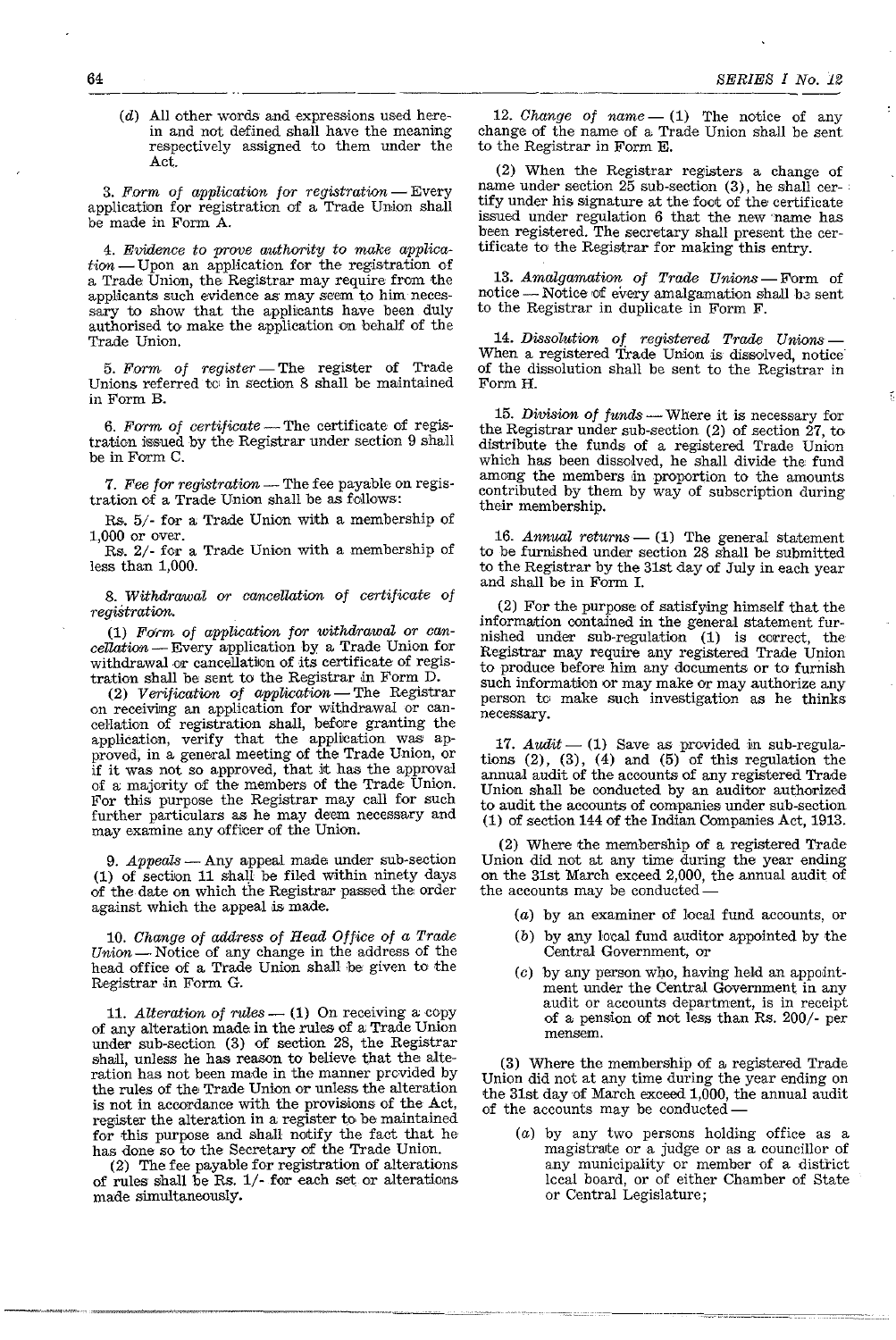$\mathbf{c}$ 

- (b) by any person who, having held an appointment under the Central Government in any audit or accounts department, is in receipt of a pension from the Central Government of not less thaln Rs. 75/- a month; or
- (c) by any auditor appointed to conduct the audit of co-operative societies by the State Government or by the Registrar of Co-operative Societies or by any State co-operative organisation recognised by the State Government for this purpose.

(4) Where the membership of a registered Trade Union did not at any time during the year ending on the 31st March exceed 500, the annual audit of the accounts may be conducted by any two members of such registered Trade Union.

(5) Where the registered Trade Union is a federation of Trade Unions, and the number of such Unions affiliated to it at any time during the year ending on the 31st March did not exceed 50, 15 or 5 respectively, the audit of the accounts of the federation may be conducted as if it had not at any time during the year had a membership of more than 2,000, 1,000 or 500 respectively.

18. Disqualification of auditors  $-$  Notwithstanding anything contained in regulation 18, no person who at any time during the year for which the accounts are to be audited was entrusted with any part of the funds or securities belonging to a registered Trade Union shaH be eligible to audit the accounts of that Union.

19. The auditor or auditors appointed in accordance with these regulations shall be given access to all the books of the registered Trade Union concerned and shall verify the general statement submited under section 28 with the accounts and vouchers relating thereto, and shall thereafter sign the auditor's declaration appended to Form I, indicating separately on that form under his signature of their signatures a statement showing in what respect he or they find the return to be incorrect, not supported by vouchers or not in accordance with the Act ... The particulars given in the statement shall indicate-

(a) every payment which appears to be unauthorised by the rules of the registered Trade Union concerned, or contrary to the provisions of the Act;

 $(b)$  the amount of any deficit or loss which appears to have been incurred by the negligence or misconduct of any person;

*(c)* the amount of any sum which ought to have been but is not brought to account by any person.

20. Audit of political fund - The audit of the political fund of a registered Trade Union shall be carried out along with the audit of the general account of the registered Trade Union by the same auditor or auditors.

21. Inspection of register and documents  $-$  (1) The register of Trade Unions maintained in accordance' with regulation 5 shall be open to inspection by any person on payment of a fee of N. Ps. fifty only.

(2) Any documents in the possession of the Registrar received from a registered Trade Union may

be inspected by any member of that Union on payment of a fee of N. Ps. fifty for each document inspected.

(3) Documents shall be open to inspection every day on which the office of the Registrar is open and within such hours as may be fixed for this purpose by the Registrar.

# FORM A

### Trade Unions Act, 1926

# Application for Registration of Trade Unions.

Name of Trade Union Address:

Dated the day of 19.

1. This application is made by the persons whose names

are subscribed at the foot hereof. 2. The name under which it is proposed that the Trade Union on behalf of which this application is made shall be

registered is ... as set forth in Rule No. ...<br>3. The address of the Head Office of the Union to which

all communication and notices may be addressed is ...<br>4. The ... Union came into existence on the ... day of<br>... 19... .". 19 ... 5. The Union ,is a union of employers/workers engaged

in the ... industry/or ... profession/or ... (establishment), and has ... members.

6. The particulars required by section  $5(1)$  (c) of the Indian Trade Union Act, 1926, are given in Schedule I.

7. The particulars given in Schedule H show the provision made in the rules for the matters detailed in section 6 of the Indian Trade Unions Act, 1926.

8. (To be struck out in the case of Unions which have not been in existence for one year before the date of application). The particulars required by section 5(2) of the Indian Trade Unions Act, 1926, are given in Schedule III.

9. One copy of the Rules of the Union, is attached to this application.

 $10.$  We have been duly authorised by the Trade Union to make this application on its behalf, such authorisation consisting of \* ولأناد

| .                                                                                              | Signature | Occupation | Address |
|------------------------------------------------------------------------------------------------|-----------|------------|---------|
| (Signed) $1 \ldots$<br>$2 \ldots$<br>3<br>$\cdots$<br>4<br>$\cdots$<br>5<br>$\cdots$<br>6<br>. |           |            |         |

To

The Registrar of Trade Unions for the Union Territories of Goa, \Daman and Diu

Panjim.

 $^{\circ}$  State here whether the authority, to make this application was made by a «resolution of a general meeting of the Trade Union» or, if not, in what other way it was given.

# FORM A-contd.

### SCHEDULE I

# Trade Unions Ad, 1926

# List of Officers

Name of Trade Union

| Office held<br>in Union | Name | Age | Address | Occupation |
|-------------------------|------|-----|---------|------------|
|                         |      |     |         |            |
|                         |      |     |         |            |
|                         |      |     |         |            |
|                         |      |     |         |            |
|                         |      |     |         |            |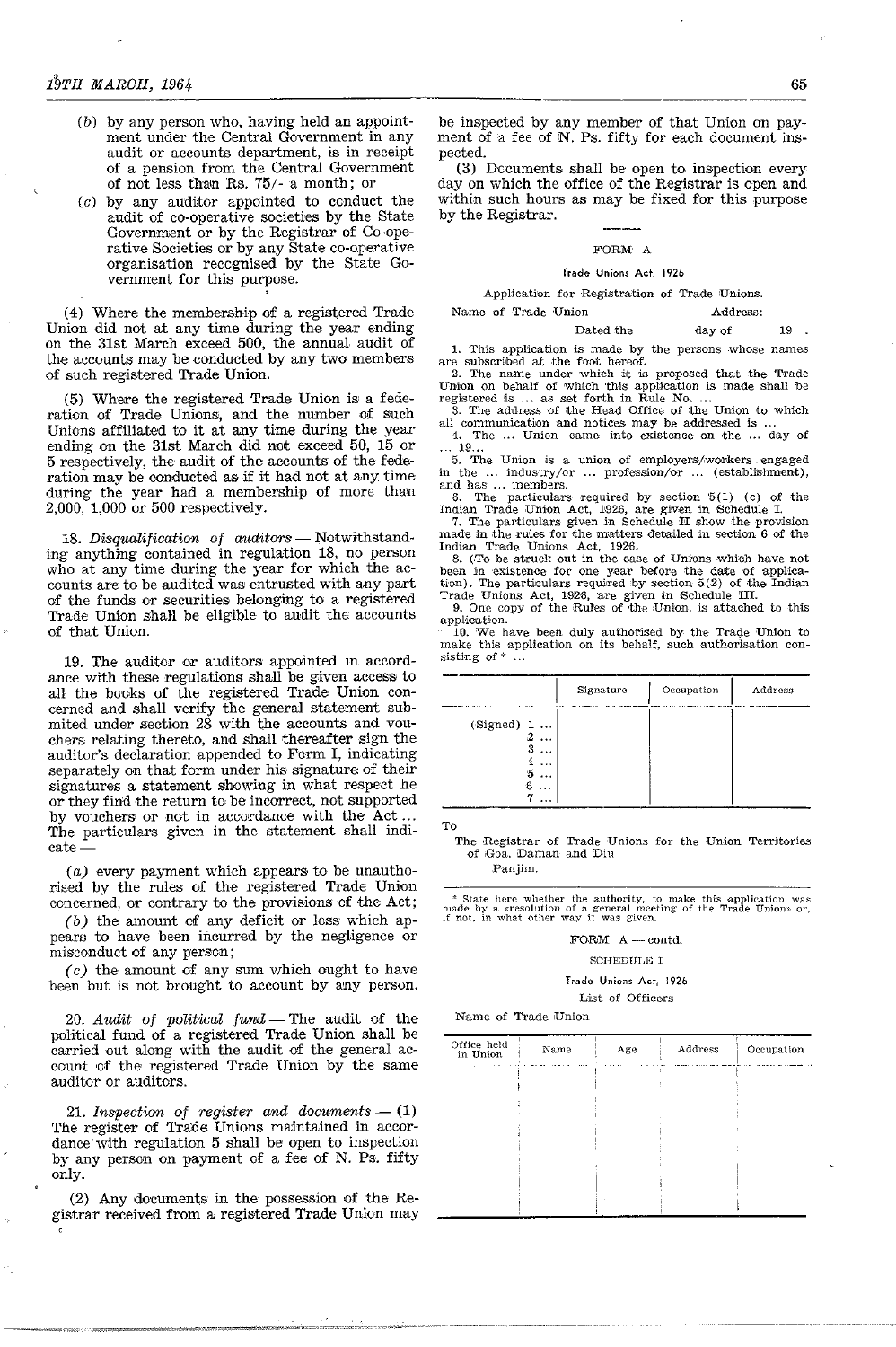# 66

# SERIES I No. 12

The members of the rules making provision for the several matters detailed in column I are given in column  $2$  below:

| Matter                                                                                                                                    | Number or rules  |
|-------------------------------------------------------------------------------------------------------------------------------------------|------------------|
| 1                                                                                                                                         | $\boldsymbol{2}$ |
| Name of Union.                                                                                                                            |                  |
| The whole of the objects for which the<br>Union has been established.                                                                     |                  |
| The whole of the purposes for which the<br>general funds of the Union shall be<br>applicable.                                             |                  |
| The maintenance of a list of members.<br>The facilities provided for the inspection<br>of the list of members by officers and<br>members. |                  |
| The admission of ordinary members.<br>The admission of honorary or temporary<br>members.                                                  |                  |
| The conditions under which members are<br>entitled to benefits assured by the rules.                                                      |                  |
| The conditions under which fines or forfei-<br>tures can be imposed or varied.<br>The manner in which the rules shall be                  |                  |
| amended, varied or rescinded.<br>The manner in which the members of the                                                                   |                  |
| executive and the other officers of the<br>union shall be appointed and removed.                                                          |                  |
| The safe custody of the funds.<br>The annual audit of the accounts.                                                                       |                  |
| The facilities for the inspection of the ac-<br>count books by officers and members.                                                      |                  |
| The manner in which the union may be                                                                                                      |                  |

# d.ssolved.

# **SCHEDULE III**

(This need not be filled in if the Union came into existence less than one year before the date of application for Registration)

Statement of Liabilities and Assets on the day of 19.

| Liabilities                                | Rs. a. p. | Rs. a. p.             | Assets                                                              |
|--------------------------------------------|-----------|-----------------------|---------------------------------------------------------------------|
| Amount of general<br>fund                  |           | Cash:                 |                                                                     |
| Amount of political<br>fund                |           | surer<br>tary         | In hands of Trea-<br>In hands of Secre-                             |
| Loans from -                               |           | In hands of<br>In the | $\rm {Bank}$                                                        |
| Debts due to                               |           |                       | In the Bank<br>Securities as per<br>list below.<br>Unpaid subscrip- |
| Other liabilities<br>(to)<br>be specified) |           | Leans to $-$<br>ίv.   | tions due<br>Immovable proper-                                      |
|                                            |           | ture.                 | Goods and furni-<br>Other assets (to be)<br>specified)              |
| Total liabilities                          |           |                       | Total assets                                                        |

List of Securities

| Particulars | Face value | Cost price                    | Market value In hands of |  |
|-------------|------------|-------------------------------|--------------------------|--|
|             |            |                               |                          |  |
|             |            | (Signed) 1.<br>2.<br>3.<br>4. |                          |  |
|             |            | 5.<br>6.<br>7.                |                          |  |

| the stable form Borne                                   |                                          |
|---------------------------------------------------------|------------------------------------------|
| Name of Trade Union                                     | Date of Registration<br>Remarks:         |
| Registration Number<br>-10 - Thurst a                   | Number of applica-<br>tion form          |
| Address of Head Office.                                 |                                          |
| Subsequent changes of the<br>address of the Head Office | Names of Members mak-<br>ing application |
|                                                         |                                          |
|                                                         |                                          |

| "            |                 | ۰z. |   |
|--------------|-----------------|-----|---|
| 3.<br>$\sim$ |                 | 3.  |   |
| 4.           |                 | 4.  | ÷ |
| 5.<br>$\sim$ |                 | 5.  |   |
| 6.           | <b>Contract</b> | 6.  |   |
| 7.           |                 | 7.  |   |
| 8.           | $\sim$          | 8.  |   |
| ----         |                 |     |   |

Officers (Transfers from one post to another count as relinquishment of appointment held)

| ა დე დ<br>$\circ$<br>ξΞ<br>ь | Name | Office held<br>in Union | entry<br>$\overline{5}$<br>Age | Address | Occupation | Φ<br>reling<br>'' Of<br>Year<br>£. | Other Offices<br>held in addi-<br>tion to mem-<br>bership of<br>executive<br>with dates |
|------------------------------|------|-------------------------|--------------------------------|---------|------------|------------------------------------|-----------------------------------------------------------------------------------------|
|                              |      |                         |                                |         |            |                                    |                                                                                         |

# ${\tt FORM\_C}$

# Trade Unions Act 1926

Certificate of Registration of Trade Unions

Name of Trade Union

Registration Number

Registration Number

To

# Office of the Registrar of Trade Unions Goa, Daman and Diu Panjim.

It is hereby certified that the

Union has been registered under the Indian Trade Union Act, 1926, this day of 19

Seal

Registrar of Trade Unions for Union<br>Territories of Goa, Daman and Diu Panjim.

# FORM D

# Trade Unions Act, 1926

Request to withdraw or cancel Certificate of Registration Name of Trade Union

Dated the

# $(Address):$

day of

19

The Registrar of Trade Unions for the Union Territories of Goa, Daman and Diu. Panjim.

The abovementioned Trade Union desires that its certificate of registration under the Trade Unions Act, 1926, may be withdrawn (or cancelled) and at a general meeting  $*$  duly held on the<br>follows: day of 19 it was resolved as

|  |  | (Here give exact copy of Resolution) |
|--|--|--------------------------------------|
|  |  | (Signed)                             |

\* If not at a general meeting, state in what manner the request has been determined upon.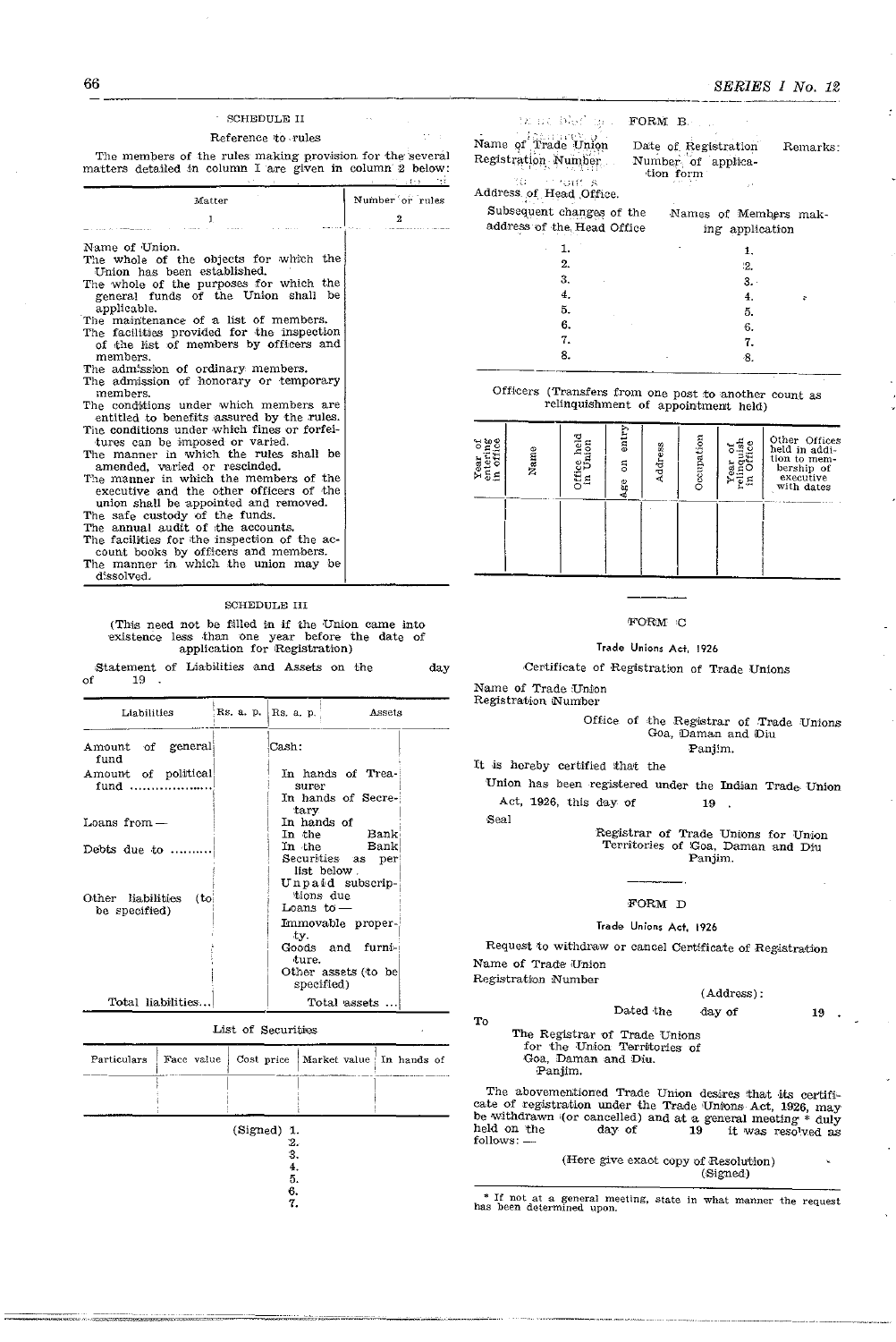# FORM E

# Trade Unions Act. 1926

# Notice of Change of Name

Name of Trade Union already registered Registration Number

T<sub>o</sub>

### Dated the day of

 $(Address):$ 

The Registrar of Trade Unions for the Union Territories of Goa, Daman and Diu. Panjim.

Notice is hereby given that the provisions of section 23 of<br>the Trade Unions Act having been complied with the name of the abovementioned Trade Union has been changed to

The consent of the members was obtained by\*



 $*$  i. e., by referendum, resolution of a general meeting, etc. 1 cedu: e followed is covered by rule, quote number of the rule If pro-

# FORM F

# Trade Unions Act 1926

Notice of Amalgamation of Trade Unions

# A. Name of Registered Trade Union

Number of Registration

B. Name of Registered Trade Union

Number of Registration

(and so on if more than two).

 $(Address):$ Dated the day of

To

The Registrar of Trade Unions for the Union Territories of Goa, Daman and Diu. Panjim.

Notice is hereby given that in accordance with the requirements of section 24 of the above mentioned Act the members of each (or every-one) of the abovementioned Trade Unions have resolved to become amalgamated together as one Trade Union.

And that the following are the terms of the said amalgamation (state the terms).

And that it is intended that the Trade Union shall henceforth be called the

Accompanying this notice is a copy of the rules intended<br>to be henceforth adopted by the Amalgamated Trade Union which are the rules (if so) of the Union.

> To be signed by seven members and the Secretary of each Trade Union).

Name and address to which (Signed) 1. Secretary. registered copy is to be sent



FORM G

# Trade Unions Act. 1926

Notice of a change of address of the Head Office

of a Registered Trade Union

Name of Trade Union Registration Number

Dated the day of

To

The Registrar of Trade Unions for the Union Territories of Goa, Daman and Diu.<br>Panjim.

Notice is hereby given that the Head Office of the above-<br>mentioned Trade Union has been removed from and is now situated at in City (or town or district)

| (S <sub>0</sub> g <sub>0</sub> )                                                                                | Secretary,                                                                                                                                     |
|-----------------------------------------------------------------------------------------------------------------|------------------------------------------------------------------------------------------------------------------------------------------------|
| This part to be detached by<br>he Registrar when the notice<br>s registered, and returned to<br>he Trade Union. | Received this<br>day of<br>notice of remo-<br>19.<br>val of the Head Office of<br>the<br>Register No.<br>to.<br>City (or town, dis-<br>trict). |
|                                                                                                                 | (Signed)                                                                                                                                       |

· Seal

Registrar of Trade Unions for<br>the Union Territories of Goa,

Daman and Diu

 $(Address):$ 

# FORM H

# Trade Unions Act. 1926

Dated this

Notice of the Dissolution of a Trade Union

Name of Trade Union. Registration Number.

 $(Address):$ 

day of 19

To The Registrar of Trade Unions

for the Union Territories

of Goa, Daman and Diu<br>Panjim

Notice is hereby given that the abovementioned Trade<br>Union was dissolved in pursuance of the rules thereof on the day of  $19$ 

We have been duly authorised by the Union to<br>forward this notice on its behalf, such authorisation consisting of a resolution passed at a general meeting on the<br>\* day of 19  $\cdot$ 



\* Here insert the date, or if there was no such resolution, state in what other way the authorisation was given.

# FORM I

Annual Return prescribed under section 28 of the Indian \*Trade Unions Act, 1926 for the year ending 31st March 19 Name of Union...

Registered Head Office...

Number of certificate of registration.

Return to be made by fede- A. Number of unions affiliated rations of Trade Unions:

- at the beginning of year.
- B. Number of unions joining<br>during year.\*<br>C. Number of Unions disaffi-
- liated during year.\*<br>D. Number of Unions affiliated at the end of year.

19

 ${\bf 19}$ 

19  $\sim$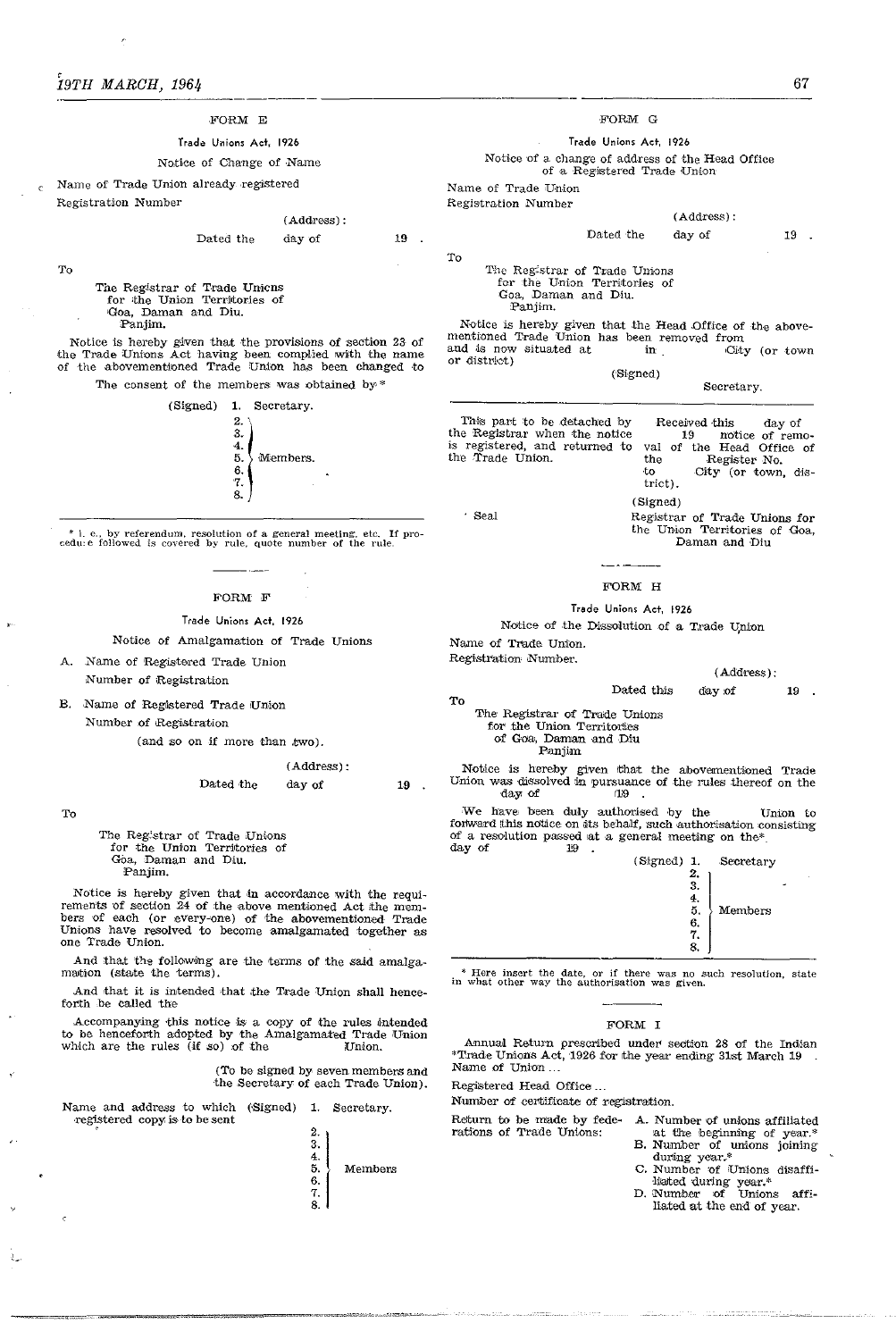This return need not be made by federations of Trade Unions.

Number of members on books at the beginning of year.<br>Number of members admitted during the year (add). Together.

Number of members who left during the year (deduct).<br>Total number of members on books at the end of the year. Males ...

Females ...<br>Number of members contributing to political Fund.

A copy of the rules of the Trade Union contrected up to the date of despatch of this return is appended. Dated the

Secretary.

\* The names of the affiliated and disaffiliated Unions should be given in separate statements marked  $\langle A \rangle$ ,  $\langle B \rangle$  and  $\langle C \rangle$ .

Statement of Liabilities and Assets on the 31st day of March 19

| Liabilities.                                                               |                    | Assets.                                                                         |             |  |  |  |
|----------------------------------------------------------------------------|--------------------|---------------------------------------------------------------------------------|-------------|--|--|--|
|                                                                            | Rs. a. p.          |                                                                                 | Rs. a. p    |  |  |  |
|                                                                            | $Cash -$           |                                                                                 |             |  |  |  |
| Amount of General<br>$\text{Fund}$                                         |                    | In hands of Trea-<br>surer<br>In hands of Se-<br>${\rm cretary}$                |             |  |  |  |
| Amount of Political                                                        |                    | In hands of $-$                                                                 |             |  |  |  |
| Fund                                                                       |                    | In the Bank<br>In the Bank                                                      |             |  |  |  |
| Loans from -<br>Debts due to $-$<br>Other liabilities (to<br>be specified) |                    | Securities as per list<br>below -<br>Unpaid subscriptions<br>due for $-$        |             |  |  |  |
|                                                                            |                    | (a) the year un-<br>der report<br>(b) previous year                             |             |  |  |  |
|                                                                            | Loans to -         |                                                                                 |             |  |  |  |
|                                                                            |                    | $(a)$ officers $\dots$<br>$(b)$ members $\dots$<br>$(c)$ others                 |             |  |  |  |
|                                                                            |                    | Immovable property,<br>goods and furniture<br>other assets (to be<br>specified) |             |  |  |  |
| Total liabilities                                                          |                    | Total assets                                                                    |             |  |  |  |
|                                                                            | List of Securities |                                                                                 |             |  |  |  |
| Particulars   Face value : Cost price                                      |                    | Market price<br>at date on<br>which ac-                                         | In hands of |  |  |  |

| Particulars | Face value | Cost price | at cate on<br>which ac-<br>counts have<br>been made up. | In hands of |
|-------------|------------|------------|---------------------------------------------------------|-------------|
|             |            |            |                                                         |             |
|             |            |            |                                                         |             |
|             |            |            |                                                         |             |
|             |            |            |                                                         |             |

# General Fund Account

Income

# Expenditure

|                                                                                                                                | Rs. a. p.                                                                                    | Rs. a. p. |  |
|--------------------------------------------------------------------------------------------------------------------------------|----------------------------------------------------------------------------------------------|-----------|--|
| Balance at beginning<br>of year                                                                                                | Salaries, allowances<br>and expenses of<br>officers                                          |           |  |
| Contributiens from<br>members (includ-<br>ing unpaid subs-<br>criptions due for<br>the year) at the<br>rate of per mem-<br>ber | Salaries, allowances<br>and expenses of<br>establishment<br>Auditors' Fees<br>Legal expenses |           |  |
| (a) Contributi<br>ons actual-<br>ly received                                                                                   | Expenses in conduct-<br>ing trade disputes                                                   |           |  |

| butions in                                 |  |  |  |
|--------------------------------------------|--|--|--|
| arrears                                    |  |  |  |
| for three                                  |  |  |  |
| ${\rm months}$ or                          |  |  |  |
| $less \dots \dots$                         |  |  |  |
| (c) Contri-                                |  |  |  |
| butions in                                 |  |  |  |
| arrears                                    |  |  |  |
| for more                                   |  |  |  |
| than three                                 |  |  |  |
| months but                                 |  |  |  |
| not more                                   |  |  |  |
| than six                                   |  |  |  |
| months                                     |  |  |  |
| (d) C o n t r i-                           |  |  |  |
| butions un                                 |  |  |  |
| arrears                                    |  |  |  |
| for mone                                   |  |  |  |
| than six                                   |  |  |  |
| months                                     |  |  |  |
| Donations                                  |  |  |  |
| Sale of periodicals,<br>books, rules, etc. |  |  |  |
|                                            |  |  |  |
| Interest on invest-                        |  |  |  |

(b)  $C$  o n t r i-

In ments ............... Income from miscellaneous sources (to be specified)

Total ...

SERIES I No. 12

| members for loss<br>arising out of trade<br>$d$ sputes                                                                                                                        |  |
|-------------------------------------------------------------------------------------------------------------------------------------------------------------------------------|--|
| Funeral, old age,<br>Sickness, unem-<br>ployment, benefits,<br>etc.<br>.                                                                                                      |  |
| Educational, social<br>and religious bene-<br>fits                                                                                                                            |  |
| Cost of publishing<br>periodicals<br>Rents, rates and taxes                                                                                                                   |  |
| Stationery, printing<br>and Postage                                                                                                                                           |  |
| Expenses incurred un-<br>$der section 15(j)$ of<br>the Indian Trade<br>Unions Act, 1926 (to<br>be specified)<br>Other expenses (to be<br>specified)<br>Balance at end of year |  |
| $\mathrm{Total}$                                                                                                                                                              |  |

Compensation paid to

# Political Fund Account

|                                               | Rs. a. p.                                                                                                                              | Rs. a. p. |
|-----------------------------------------------|----------------------------------------------------------------------------------------------------------------------------------------|-----------|
| Balance at begin-<br>ning of year             | Payments made on<br>objects specified in<br>section $16(2)$ of the<br>Indian Trade<br>Unions Act, 1926<br>$(t_0$ be specified $\ldots$ |           |
| Contributions from<br>member at per<br>member | Expenses of manage-<br>ment (to be speci-<br>fied) $\dots\dots\dots\dots\dots\dots\dots$                                               |           |
|                                               | Balance at end of year                                                                                                                 |           |
| Total                                         | Total                                                                                                                                  |           |

# Treasurer.

# Auditors' Declaration

The undersigned, having had access to all the books and accounts of the ... Union, and having examined the foregoing statements and ventiled the same with the account vouchers relating thereto, now sign the same with the account vouchers, duly vouchered and in accordance with the law, subject to duly vouchered and in accordance with the law, subject to<br>the remarks, if any, appended hereto and also certify that<br>the ... Union had properly maintained its membership regis-<br>ter and its accounts and the members had paid

Date ...

# Auditor.

# Auditor.

The following changes of officers have been made during the year:

# Officers relinquishing office

| Name | Office | Date of relinquish-<br>ing office |
|------|--------|-----------------------------------|
|      |        |                                   |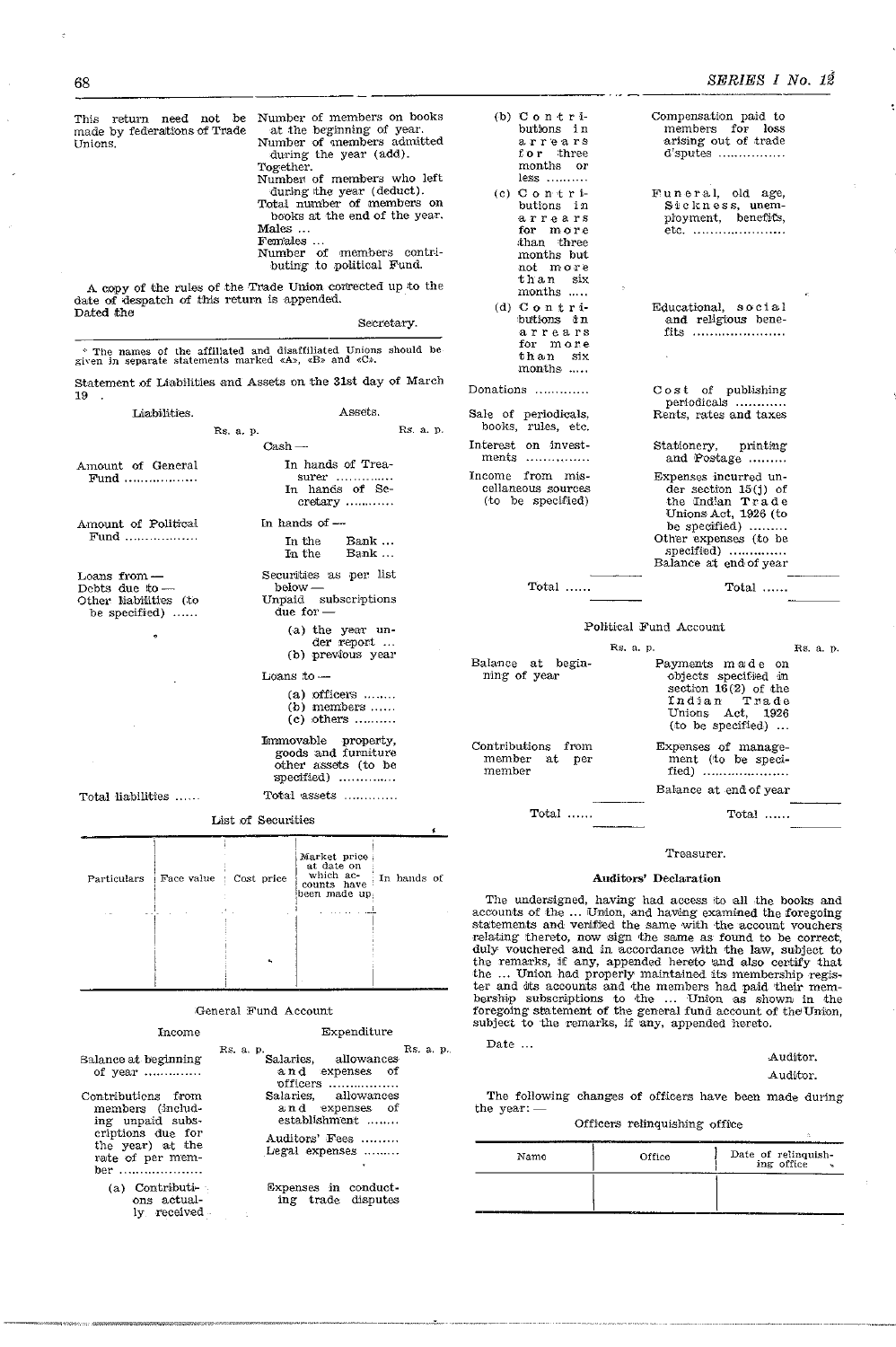| Name i | Date<br>of birth | चु<br>vate<br>dress<br>Ë | ខំឌួ<br>Personal<br>Cupation | Title of po-<br>sition held<br>in Union | Date on<br>which ap-<br>pointment in<br>column 5 was<br>taken up | Other offices<br>held in addi-<br>tion to mem-<br>bership of<br>executive<br>with dates |
|--------|------------------|--------------------------|------------------------------|-----------------------------------------|------------------------------------------------------------------|-----------------------------------------------------------------------------------------|
|        | 2                | 3                        |                              | 5                                       | 6                                                                |                                                                                         |
|        | c.               |                          |                              |                                         |                                                                  |                                                                                         |
|        |                  |                          |                              |                                         |                                                                  |                                                                                         |
|        |                  |                          |                              |                                         |                                                                  |                                                                                         |
|        |                  |                          |                              |                                         |                                                                  |                                                                                         |
|        |                  |                          |                              |                                         |                                                                  |                                                                                         |
|        |                  |                          |                              |                                         |                                                                  |                                                                                         |
|        |                  |                          |                              |                                         |                                                                  |                                                                                         |

Officers appointed

Secretary.

By order and in the name of the Lieutenant Governor of Goa, Daman and Diu.

A. F. Couto, Secretary, Industries and Labour Department.

Panjim, 5th March, 1964.

# ORDER

# No. LC/1/64

Whereas the Government of Goa, Daman and Diu is of the opinion that an industrial dispute, over the matters referred to in the schedule appended to this order, exists between the Municipalities of Goa, Salcete, Marmagoa and Bardez and the workmen respectively employed under them, therefore, in exer-<br>cise of the powers conferred by sub-section (a) of Section 10 (1) of the Industrial Disputes Act, 1947 (XIV of 1947) the Government of Goa, Daman and Diu is pleased to refer the said dispute to the Board of Conciliation consisting of:

- 1. Shri A. B. Keny, Labour Commissioner, Panjim — Chairman
- 2. Shri S. A. S. Nadkarni, Director of Civil Administration, Panjim — representing the Municipalities of Gca, Salcete, Marmagoa and Bardez, and
- 3. Shri Shivram Ajgaonkar, General Secretary,<br>Goa Municipal Workers' Union representing the workmen employed by the Municipalities of Goa, Salcete, Marmagoa and Bardez,

# for promoting a settlement thereof.

By order and in the name of the Administrator of the Union Territory of Goa, Daman and Diu.

A. F. Couto, Secretary, Industries and Labour Department.

Panjim, 7th March, 1964.

### **SCHEDULE**

# 1. Pay-Scales:

The following pay-scales shall be granted to the workmen:

- 1) Lady Workers: Rs. 70-2-100-EB-4-160.
- 2) Male Workers: Rs. 90-21/2-130-EB-5-200.
- 3) Supervisor: Rs. 120-4-140-5-215-EB-71/2-290
- 4) Tax-Collector: Rs. 120-5-200-EB-6-260
- 5) Inspector: Rs.  $125-5-200-7-235$ -EE-10-285.
- 6) Driver: Rs. 150-3-165-5-200.
- 7) Peon: Rs. 100-2-130-EB-4-170.

# 2. Classification:

All the workmen should be classified according to the nature of their work and grades and the incremental scale should be made applicable to them as a matter of course and right.

3. The above pay-scales should be introduced with retrospective effect from 1st January, 1963 and point to point adjustment should be given to all the workmen in the new scales applicable to them, taking into consideration

If by such adjustment, any workman becomes entitled to a wage lesser than what he was getting immediately before introduction of the revised pay-scale his present wages should not be reduced but, it should be protected. Further, his wages<br>should be raised to a stage in the new scale next above the<br>minimum in the revised pay-scale. Similarly, if after fixing his pay in the revised pay-scale, if a workman becomes entitled to a wage at the minimum of the revised pay-scale, he should be allowed a stage next higher than the minimum.

4. All the workmen should be allowed dearness allowance at  $10\%$  of their pay with a minimum of Rs. 20/- per month.

5. All the workmen should be entitled to the Children Allowance as admissible to the members of the clerical staff working in the Municipality.

6. Whenever a workmen is made to work during any part of his lunch interval, he should be paid a lunch allowance<br>of Rs. 2-50 n.p. for that day.

# 7. Overtime Allowance:

If a workman is called upon to work for more than 48 hours per week or more than 8 hours a day, he should be paid wages at double the ordinary rate of wages including dearness allowance for the extra work done.

### 8. Out-door Allowance:

If a workman is required to go out for municipality work and cannot return to the headquarters by his lunch time he should be paid Rs. 3/- per day as out-door allowance.

# 9. House-rent Allowance:

All the workmen should be allowed house-rent allowance at 15% of their total emoluments subject to a minimum of Rs. 20/- per month.

# 10. Education Allowance

The children of the workmen whose monthly earnings are<br>less than Rs. 100/- should be provided with facility of free education by the Municipality.

### 11. Promotions:

Promotions to higher posts should be restricted to the existing workmen only, based on seniority.

12. Sweepers, Drivers, Mukadams and Inspectors should be provided with free uniforms.

13. All the workmen should be provided with gum-boots, rain-coats and caps.

# 14. Age of Retirement and Pension Scheme:

No workmen should be made to retire from his services

unless he attains the age of 55 years.<br>All the workmen should be made eligible to the pension scheme as is available to the members of the clerical staff of the municipality.

# 15. Leave Provisions:

All the workmen should be entitled to the leave facilities as follows:

a) Previlege leave: 30 days previlege leave with full pay for every year of service, to be accumulated upto 150 days.

b) Sick leave: Fifteen days' sick leave with full pay for every year of service to be accumulated upto 75 days.

c) Casual leave: Casual leave should be allowed at the rate of 15 days per every year.

d) T. B. Concessions: All workmen declared to be suffering from T. B. should be entitled to the following concessions:

i) Full pay leave during the period of sickness.